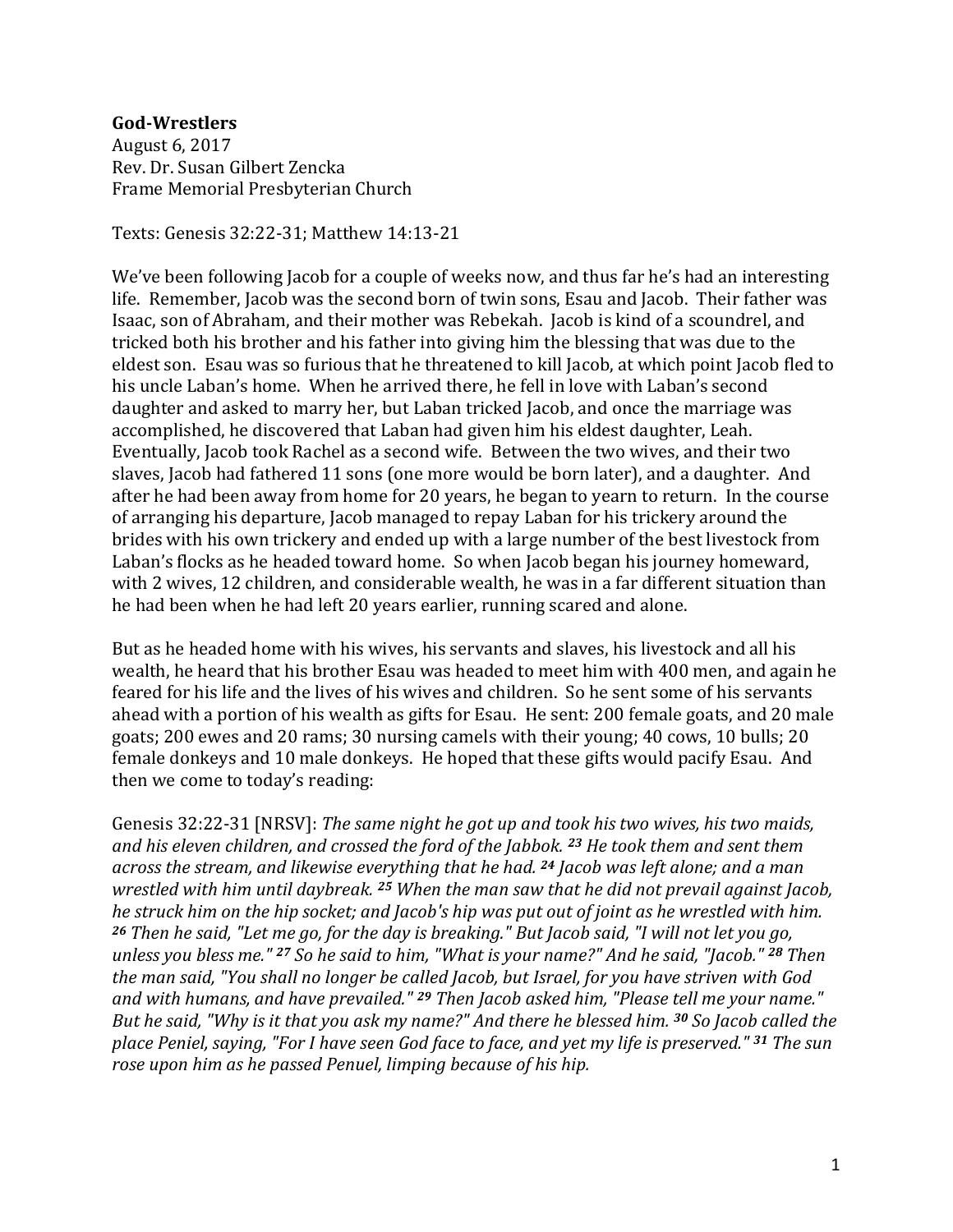Jacob found himself on the bank of the Jabbok, wrestling through the night with a man whom we sometimes understand to be an angel, and other times understand to be God. The Jewish Biblical scholar Richard Elliott Friedman says that angels are physical manifestations of God, so it makes sense that the text sometimes describes the person as a man, but also says that he wrestled with God.

How many of us have wrestled in the night with God! It one of the more challenging dimensions of our faith – those struggles we have with God. Sometimes the struggles are intellectual as we wrestle with our understanding of who God is and how God works in the world. And sometimes the struggles are a matter of the will as we try to submit to what we understand be God's way. And sometimes the struggles are spiritual as we do battle with our sense of disconnection from God; or our wondering why circumstances have turned in a certain way – we may feel that as persons of faith, things should have gone differently for us; or we may be wrestling with our own desire for transformation and our wondering why God isn't working change in us. And as it was emblematic of Jacob's life, it is also, often, emblematic of the life of discipleship that we should be wrestling with God in the night – or in a longer period of a night of the soul.

This wrestling is real, and it is at the heart of our lives if God is truly God for us. Jacob was wrestling for his life – it was not an illusion – it was hard, sweaty work that took everything he had. And for us, too – these questions, these issues matter, and are integral to how we understand God, the world and our place in it. The wrestling is also a healthy willingness to let go of certitude – for it is hard to be open to new ideas, or necessary growth, when we are unwilling to engage questions, doubts, or ambiguity.

And, the wrestling leaves its mark on us – Jacob was touched in the socket of his hip and forever after walked with a limp. When we are serious about our faith, we continue to be marked by our questions about life, about God, about what is right and wrong, about justice. Like Jacob, our lives are shaped by the wrestling.

The wrestling changes our identity – Jacob's name was changed to Israel – I want us to notice that God named the nation he chose for a special role in history after the one who wrestled through the night with God. Doubting, questioning, searching – these are not unwelcome to God. God honors our questions, and I hope that we will always be reminded, whenever we hear of Israel, that God honored the wrestling by naming the nation after the one who wrestled. Our belief becomes faith – which is really a matter of the heart more than the mind: faith is trust more than belief – and we get to trust by our not settling for easy answers, by facing and wrestling with the questions that haunt us in the dark.

Let's consider our other story for a moment [Matthew 14:13-21 – The Feeding of the Five Thousand], because there are some similar issues going on there, although it's not as obvious. As is often the case in the lectionary, the story told is only a fraction of a story. In this case the chapter begins with some background information about how the cousin of Jesus, John the Baptist, had been challenging King Herod about some immoral relationships that the king had: he had married the wife of his brother Philip. Herod had John imprisoned, and then had him executed. Our episode begins by saying, "When Jesus heard